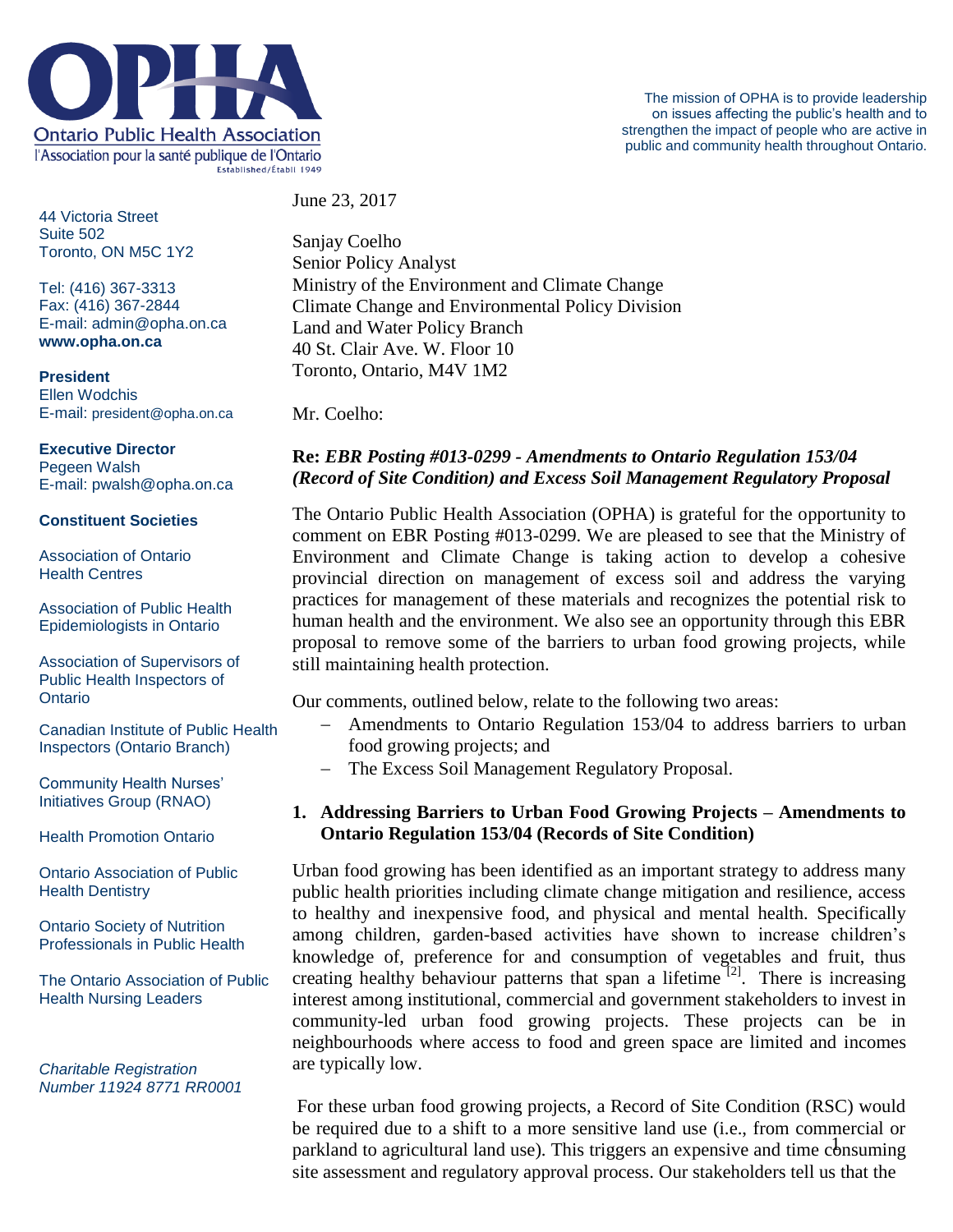resources required to meet this regulatory hurdle would exhaust the resources available for getting these projects started and significantly impair the creation of critically needed community food initiatives.

As part of an initiative to innovate, the Ministry developed a Tier II site assessment approach to streamline RSC assessments for low risk, standardized sites. Unfortunately, this process does not include key risk assessment and risk management assumptions that are specific to urban food growing projects, such as non-permanent structures (*i.e.,* no indoor air inhalation pathway), no groundwater consumption, no livestock production and above-grade container gardening as a risk management approach.

To address these barriers, OPHA is requesting that the Ministry consider a streamlined and tailored approach to assessing sites for the purposes of small scale, community-based urban food growing projects, analogous to the Modified Generic Risk Assessment (Tier II) approach already in place for other low risk sites. In these cases, site assessments are conducted and signed off by a Qualified Professional - Risk Assessment  $(QP_{RA})$  and filed on a transparent environmental approval site registry for automatic approval. Assumptions that are tailored and standardized to urban food growing projects could be built into the approach, significantly simplifying the process to assess and manage potential risks while maintaining health objectives. This provision would allow for an expedited review process facilitated by the local district Ministry offices.

Given the urgency of improving access to nutritious food, these communities cannot wait another growing season for access to their own food growing projects. OPHA is therefore requesting the Ministry initiate a working group to quickly identify how to leverage existing Ministry processes to develop an approach that could be ready by January of 2018. Under this timeline, projects will be able to go through the site assessment and approvals process in time to break ground in the spring 2018.

This proposal would support urban growing initiatives across Ontario<sup>[1]</sup>. We believe this initiative would not only help to reduce a significant, if not, insurmountable barrier to urban food growing projects, it would also help the Province meet two of its keystone policy directives: poverty reduction and climate change mitigation and resilience.

### **1. Excess Soil Management Regulatory Proposal**

 $\overline{a}$ 

OPHA is supportive of the Excess Soil Regulatory Proposal as it meets many of the framework goals of protecting human health and the environment from inappropriate relocation of excess

<sup>[1]</sup> Many municipalities across Ontario and Canada, including City of London, City of Hamilton, City of Ottawa, Edmonton, Vancouver, Victoria, Thunder Bay, Kelowna, have urban agriculture strategies or food strategies that include urban agriculture.

<sup>&</sup>lt;sup>[2]</sup> Stochla J, Smith D, Roblin L. Effective Interventions to Increase Vegetable and Fruit Intake in School-Aged Children. Toronto (ON): Nutrition Resources Centre, Ontario Public Health Association; 2016 Nov. 31 p